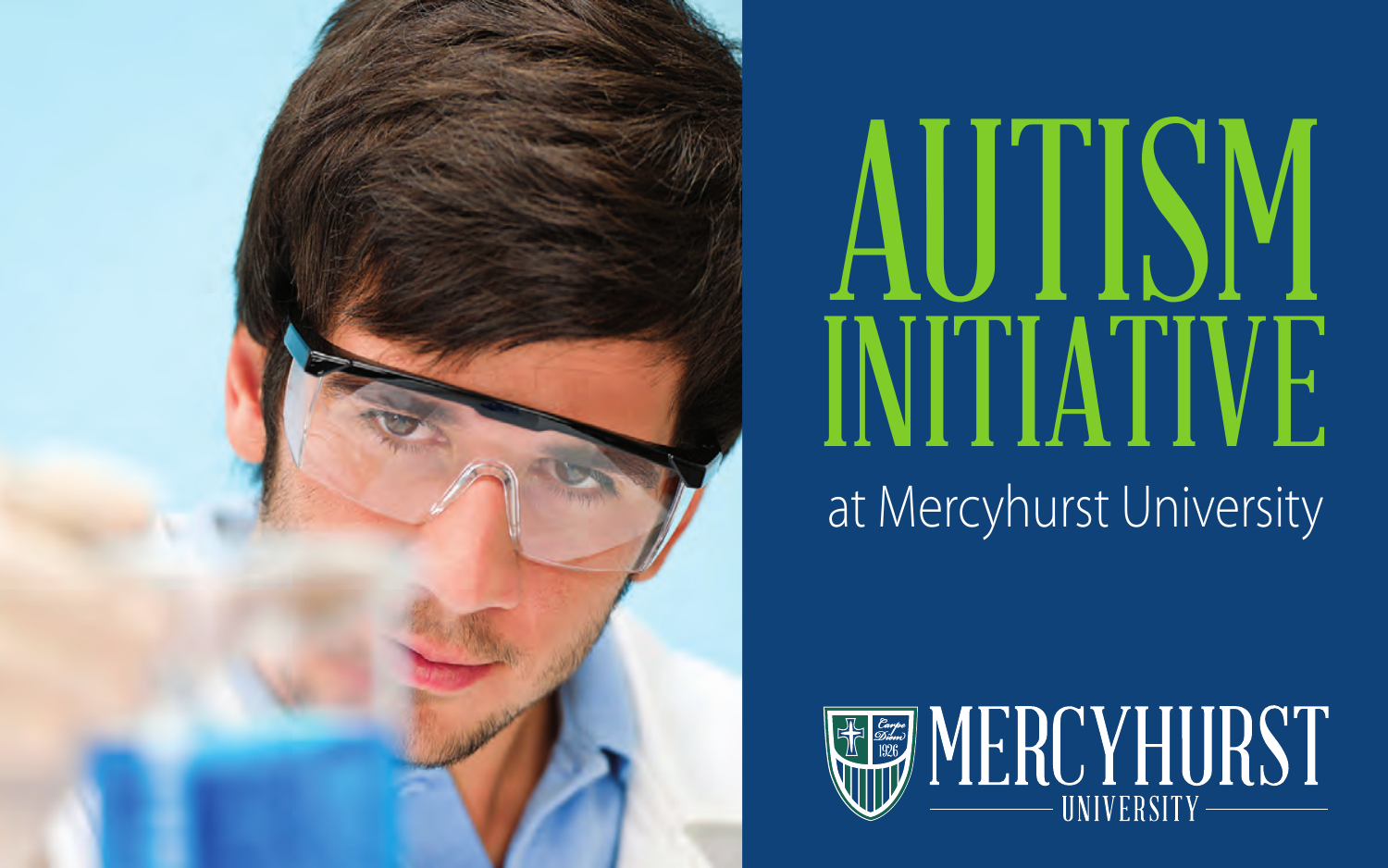

## **Introduction**

In 2008, Mercyhurst introduced the Autism Initiative at Mercyhurst (AIM) to meet the unique needs of the growing population of college students diagnosed with Autism Spectrum Disorders (ASD). The AIM Program focuses on building a foundation of self-advocacy, social skills, and sound academic progress. AIM has continuously grown and evolved to become an international leader in higher education programming focused on the needs of students on the autism spectrum.

The AIM Program equally emphasizes academic, independence, social, emotional and vocational domains and provides trained professionals to support student success in each of these domains. The goal for students is to develop academically and socially while improving skills to live independently and obtain sustainable and meaningful employment after graduation.

It is estimated that one in every 100 college applicants is diagnosed with an Autism Spectrum Disorder. The professional guidance and skills of the AIM staff combined with valuable student input have shaped the AIM program, allowing students on the spectrum to succeed both academically and socially.

The AIM Program has been featured in *The Chronicle of Higher Education*, NBC's *[TODAY.com](https://TODAY.com)*, TEDxErie, *This Business of Autism*, Mesh Omnimedia, *Forbes Magazine*, *National Catholic Reporter*, *Thinking Person's Guide to Autism*, C-SPAN, Kompas Indonesia, United Nations TV, MTV Music Television, *Autism/Asperger Digest*, Autism Parenting Magazine, and many regional and national publications.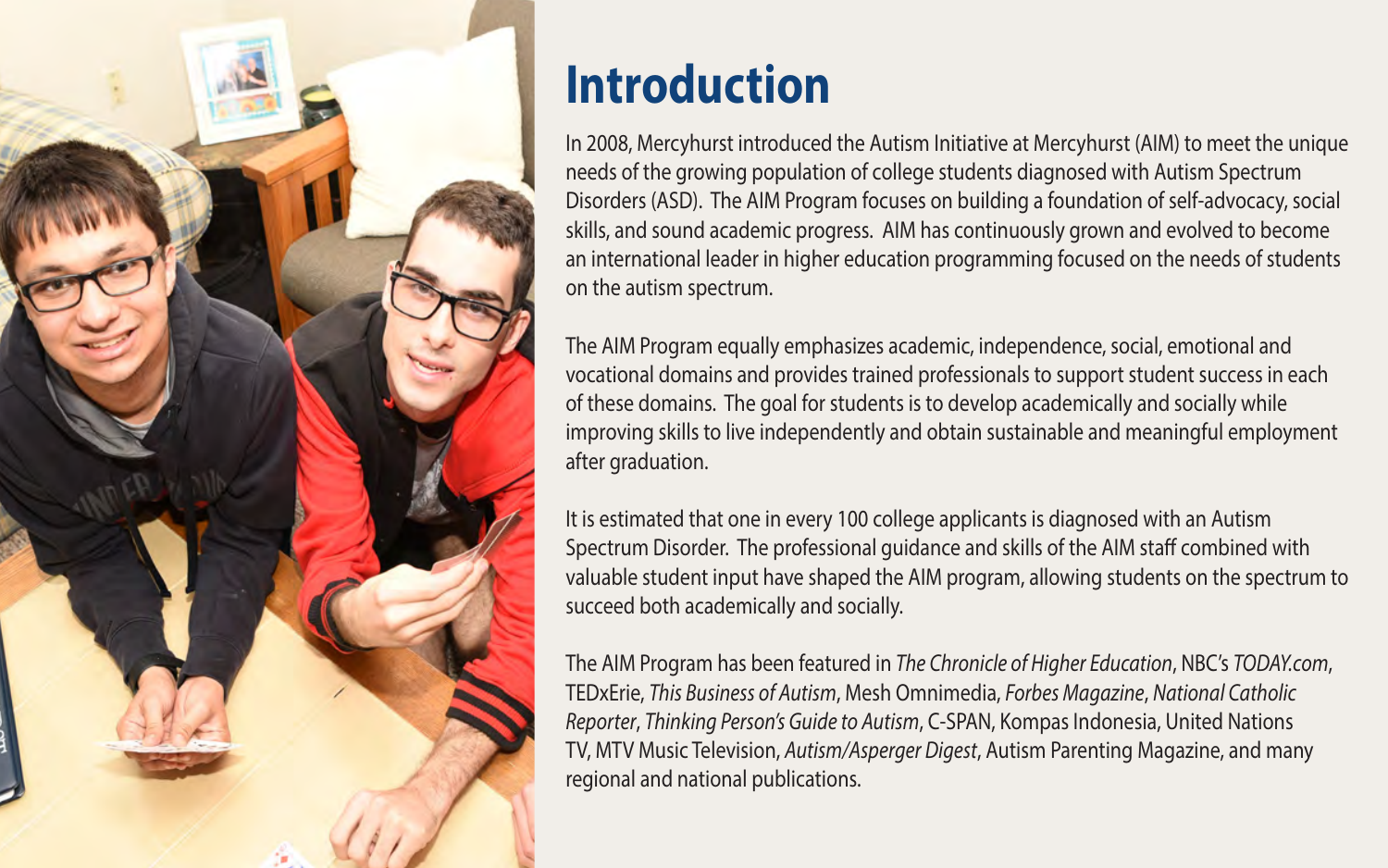The distinctions of our innovative program model and talented staf include:

- In 2012, AIM staff testified on behalf of autism before the U.S. House of Representatives Committee on Oversight and Government Reform.
- In 2014, AIM staff contributed to the published quide "Emerging" Practice for Supporting Students on the Autism Spectrum in Higher Education."
- In 2015, AIM was featured at TEDxErie with "Creating Meaningful Careers for Adults with Autism."
- In 2017, AIM's program director was a fnalist for the Autism Connection of PA's Temple Grandin Award.
- AIM has been ranked 3rd in the country among "Impressive Special College Programs for Students with Autism" and "Best Value Colleges for Students with Autism."
- In 2018, an AIM student was selected to speak at the United Nations on International Autism Awareness Day and was featured on MTVU.
- In 2018, the AIM director received the Milestones Autism Resources Professional Excellence Award.
- In 2018, the AIM program was featured in *This Business of Autism*, the internationally acclaimed and award-winning documentary from Mesh OmniMedia.

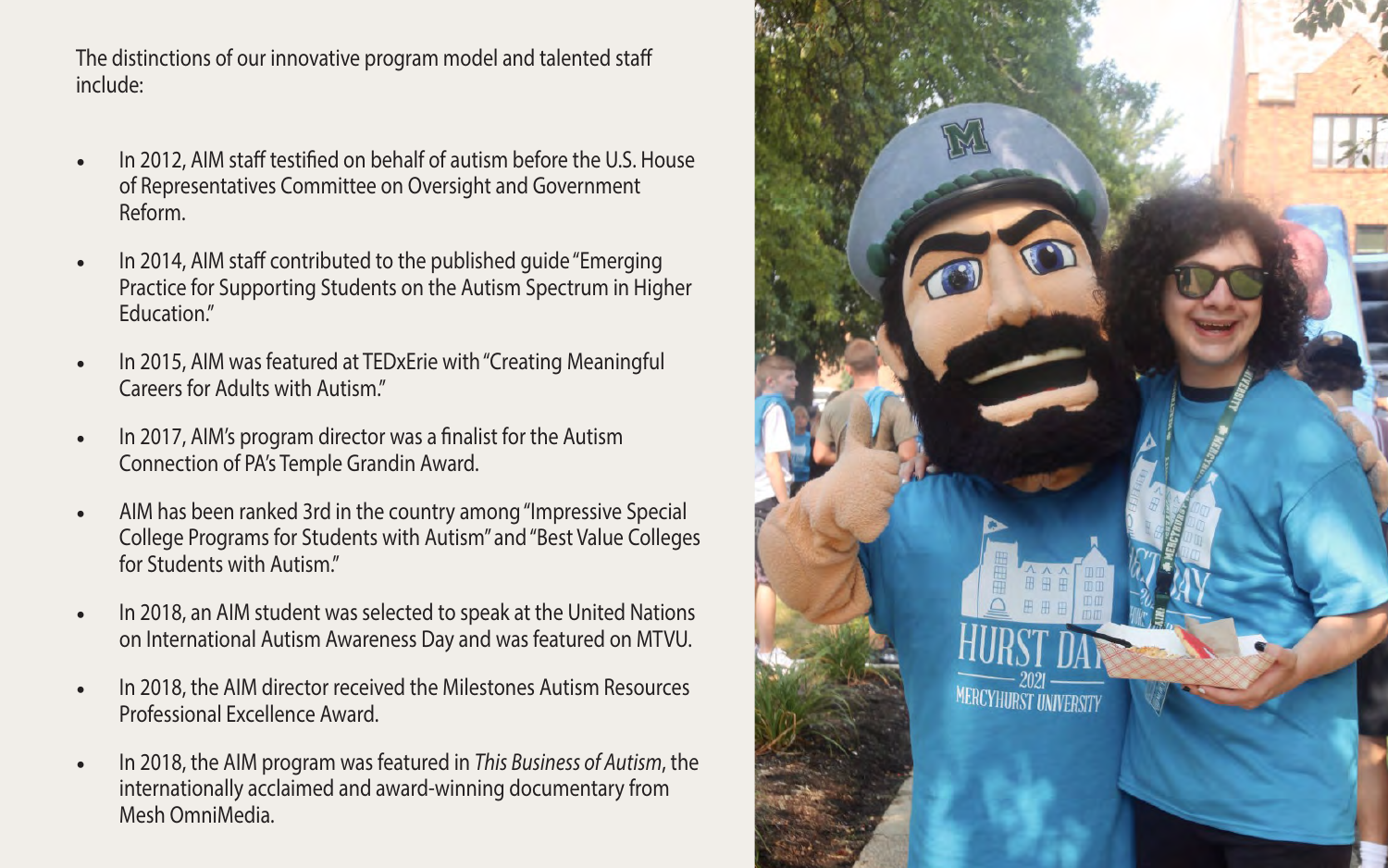# **Enhanced Services Ofered by the AIM Program**

The AIM Program supports students in all areas of the college experience, including campus life as well as class work. Students are evaluated in key domains that are essential to higher education and vocational success. These A.I.S.E domains explore functioning in Academic, Independence, Social and Emotional areas. Students enrolling in AIM pay an annual fee that covers services in academic, social and counseling support as needed.

- Weekly AISE domain assessment meetings
- Peer Mentor programming
- Priority for specialized housing arrangement
- Standardized social opportunities
- Individualized social skills training
- Independence skill development
- Assessment to assist in understanding of learner-type and category of autistic thinking
- Access to optional meal gatherings to encourage socialization in the dining hall
- Development of student-centered individualized behavior plans
- Access to staff certified in PEERS® (Program for the Education and Enrichment of Relational Skills) for Young Adults
- Academic support through Autism Support Networking (ASN) above and beyond the standard academic supports at the university
- Access to the AIM Career Path Program and vocational resources that include:
	- Vocational skill development
	- Job Shadowing
	- Vocational Exploration Experience access to meet with top business and autism employment intiatives
	- Assistance in obtaining internships and vocational opportunities
	- Access to community and national resources that specialize in employment services for individuals on the Autism Spectrum
- Access to participate in a variety of experiential adventures that serve to broaden awareness of both the outer world and the inner self while raising awareness for autism-related causes. Two highlighted opportunities are Conquer the Canyon with AIM and Raise the Roof for Autism.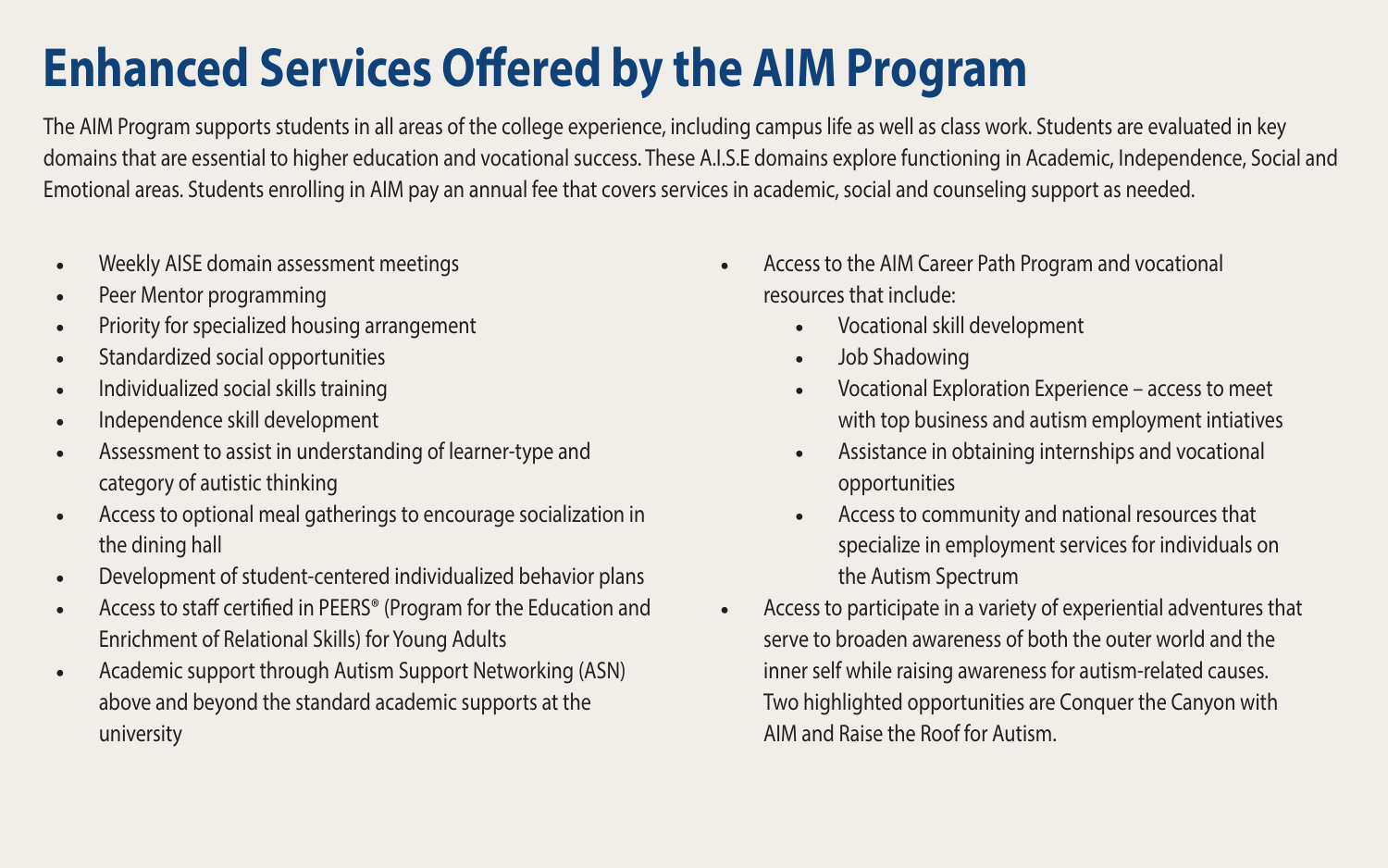# **How to Apply**

To apply to AIM, students must:

- Complete the standard Mercyhurst University application, Provide documentation from a licensed professional. available online at **[apply.mercyhurst.edu](https://apply.mercyhurst.edu)** and be accepted to **•** Participate in an on-campus interview.<br>Mercyhurst University.
- *[mercyhurst.edu/aim](https://mercyhurst.edu/aim)*. • After being accepted to Mercyhurst University, complete • Deadline for AIM applications: February 1, 2022. an additional application to the AIM Program, available at
- 
- 
- 

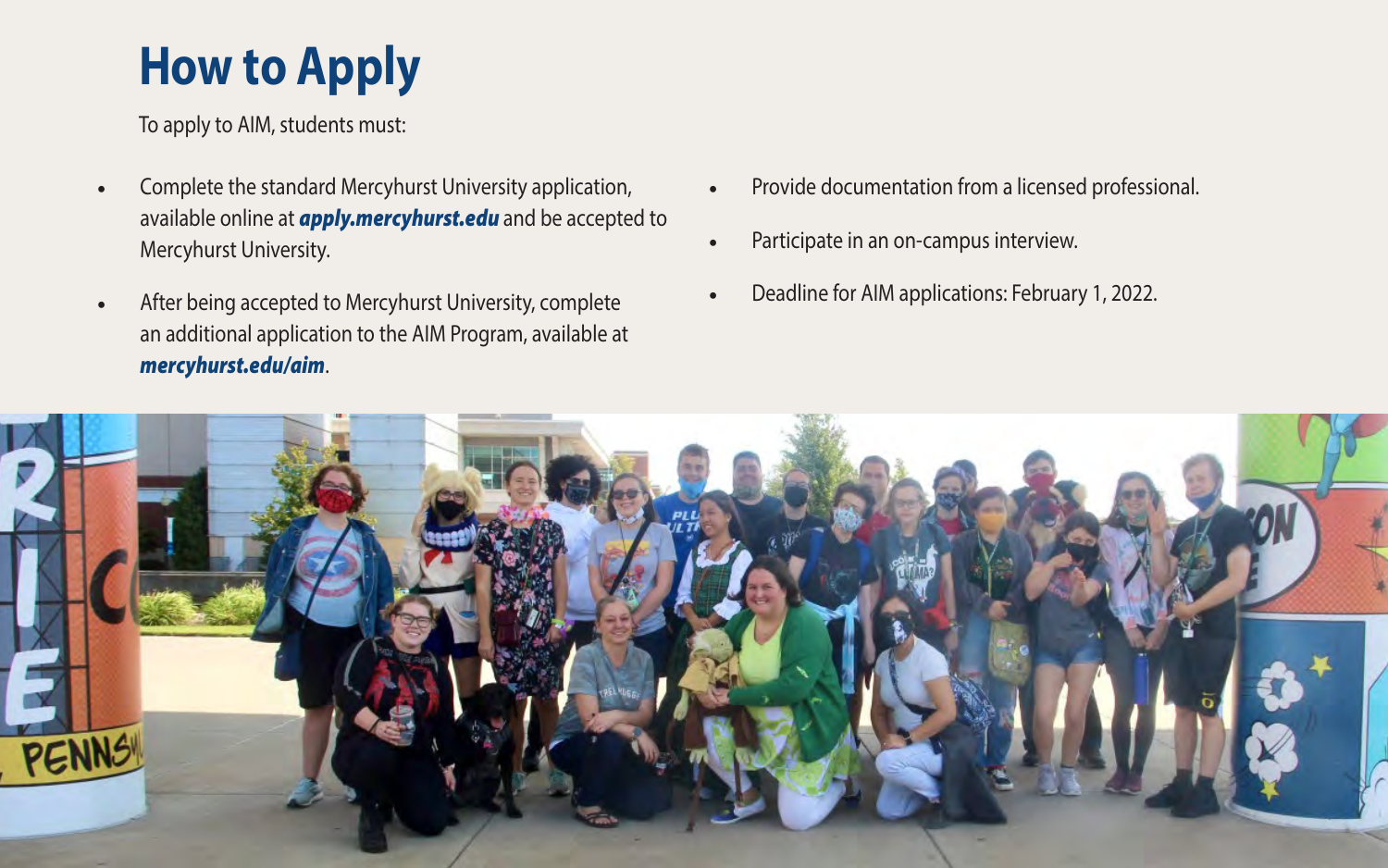# **Beyond the Bounds of the Mercyhurst Main Campus**

Through afliation with the AIM program students have the opportunity to participate in a variety of experiential adventures that serve to broaden their awareness of both the outer world and their inner self. Two highlighted opportunities are:

#### **Raise the Roof for Autism Conquer the Canyon Conquer the Canyon**

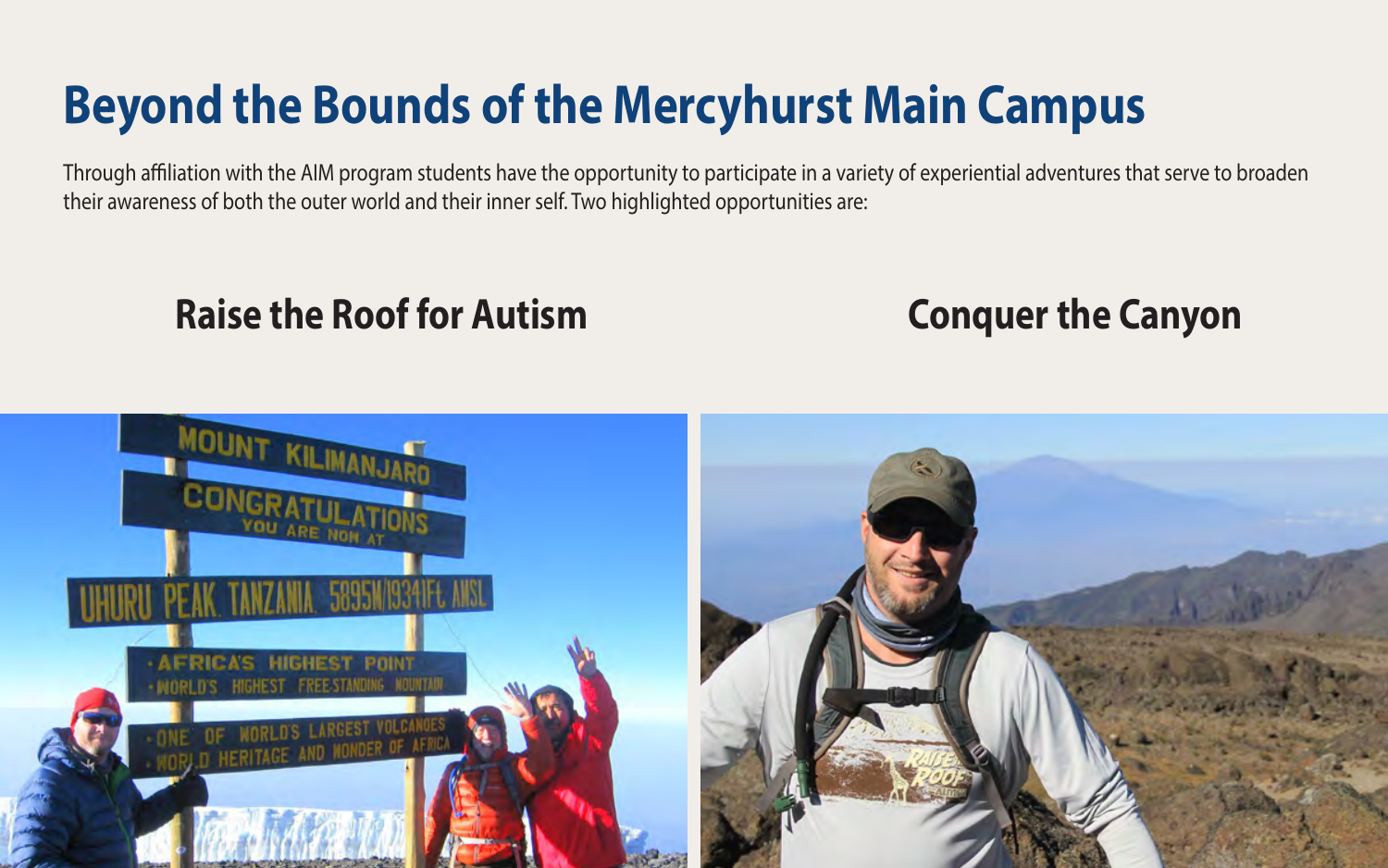# **The CREATE Summer Program:**

### *College Readiness Experience for Autism Training Excellence*

Mercyhurst University offers a three-week summer experience to help potential students determine whether they are ready for the demands of college life.

Through this well-rounded experiential program, students gain exposure and experience in every facet of college life. The CREATE experience includes:

- Three-week College Readiness Assessment
- Residential life in a Mercyhurst residence hall
- Extensive social skills curriculum
- Dining in the campus dining hall
- Interacting both socially and academically with fellow students in a variety of settings
- Access to social environments to practice skills learned on campus and in the program
- Enrollment and participation in a three-credit college course taught by a Mercyhurst faculty member who has experience working with and advocating for students on the autism spectrum
- Participation in our specialized College 101 series expressly designed for the needs of students on the autism spectrum. This series provides exposure to the diferent components of a college campus such as residence life, registrar, fnancial aid, health center, etc.
- Participation in our Mini Lecture Series presented by a panel of Mercyhurst faculty on a broad range of topics designed to intrigue a variety of interests. This series provides exposure to diferent lecture styles and felds of academic study.
- Opportunity to learn valuable study skills, develop / enhance social interactions, and hone independent living skills while adjusting to the rigor of college-level academics.